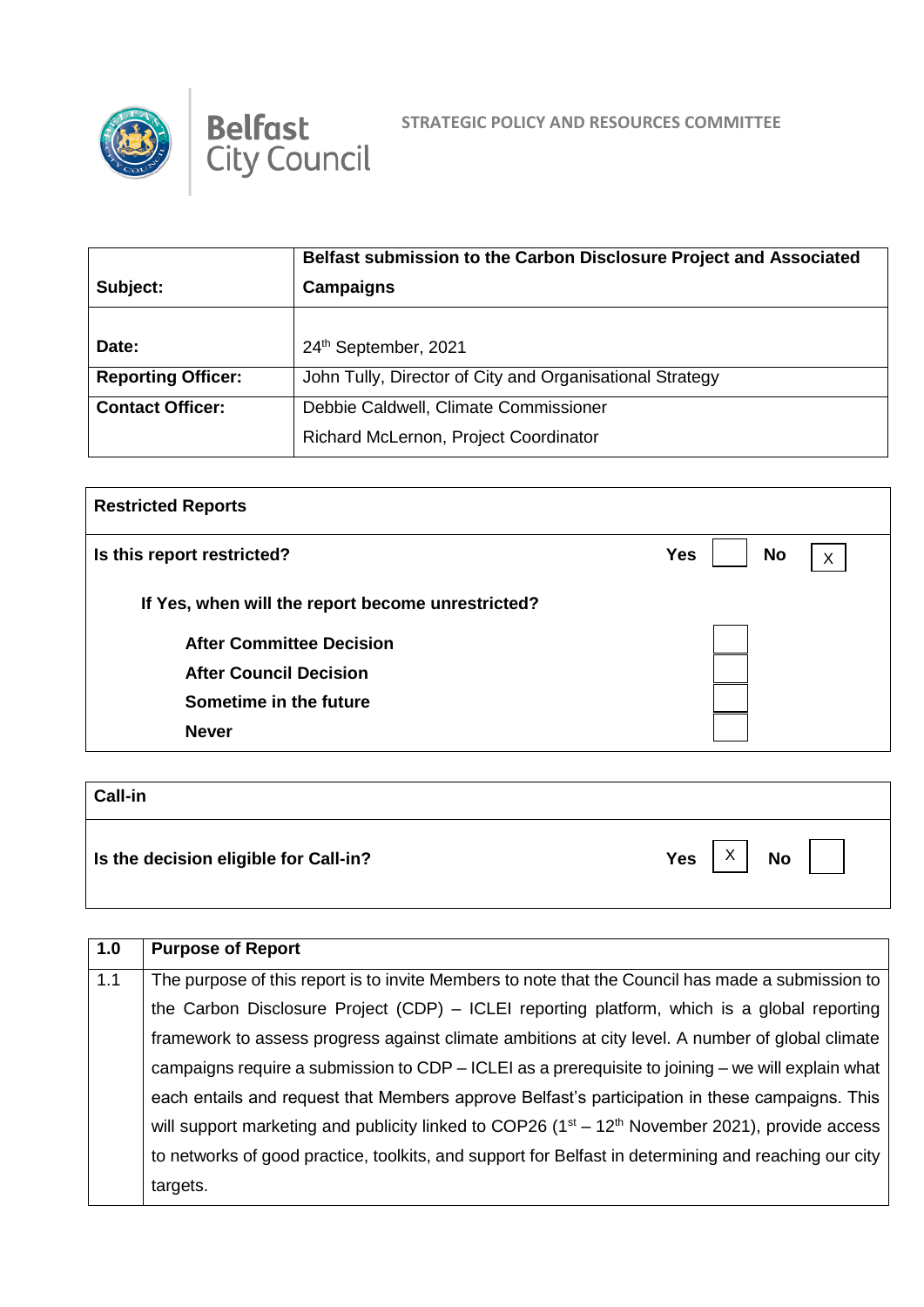| 2.0 | <b>Recommendations</b>                                                                              |
|-----|-----------------------------------------------------------------------------------------------------|
| 2.1 | The Committee is asked to:                                                                          |
|     |                                                                                                     |
|     | note that the Council has made the first annual submission through the Carbon Disclosure            |
|     | Project (CDP) – ICLEI reporting platform. This submission will be assessed by CDP, with             |
|     | feedback and a score provided to the city by the end of 2021, which will inform the                 |
|     | submission in 2022.                                                                                 |
|     |                                                                                                     |
|     | note that officers will take forward Belfast City Council's participation in a number of global     |
|     | campaigns described in this report, with updates to be provided on an annual basis on the           |
|     | annual CDP - ICLEI submission and campaign progress.                                                |
| 3.0 | <b>Main Report</b>                                                                                  |
|     | <b>Carbon Disclosure Project (CDP) - ICLEI submission</b>                                           |
|     |                                                                                                     |
| 3.1 | In July 2021, the Council made the first annual submission to the Carbon Disclosure Project (CDP)   |
|     | - ICLEI reporting platform. This was undertaken to support baselining of activity and emissions in  |
|     | Belfast, and to enable full participation by Belfast in global climate action campaigns such as the |
|     | Race to Zero, which links to COP26, the Race to Resilience, the Global Covenant of Mayors, and      |
|     | the WWF One Planet City competition. All of these campaigns require members to have made a          |
|     | submission through a recognised reporting mechanism, of which CDP – ICLEI is perhaps the most       |
|     | well-known. The survey consisted of 59 questions across the following categories:                   |
|     |                                                                                                     |
|     | Governance and Data Management                                                                      |
|     | <b>Climate Hazards and Vulnerability</b>                                                            |
|     | Adaptation                                                                                          |
|     | <b>City-wide Emissions</b>                                                                          |
|     | <b>Emissions Reduction</b>                                                                          |
|     | Opportunities                                                                                       |
|     | Energy                                                                                              |
|     | Transport                                                                                           |
|     | Food                                                                                                |
|     | Waste                                                                                               |
|     | <b>Water Security</b>                                                                               |
|     |                                                                                                     |
| 3.2 | As Belfast has made a submission to CDP $-$ ICLEI, the city is now eligible to participate in a     |
|     | number of global campaigns which are set out below. The benefits of these campaigns are as          |
|     | enablers for local activity, by giving access to good practice, climate finance partnerships, city  |
|     | networks with a focus on climate and reaching net zero. In joining these campaigns Belfast will be  |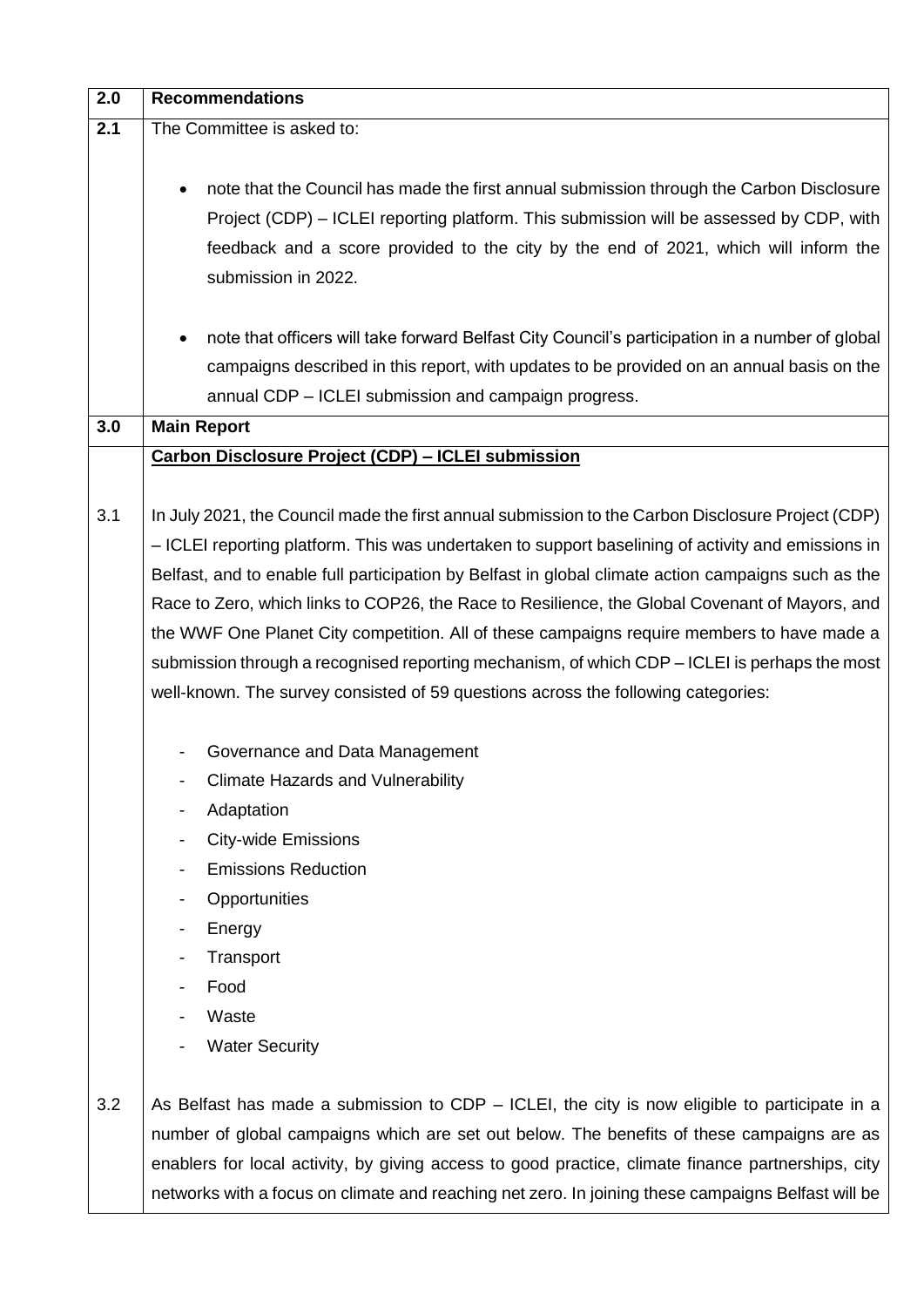part of global efforts to reach net zero, which will in turn enhance our reputation and allow us to share our progress both locally and globally. For the last 5 years Belfast has been a member of the Global Resilient Cities Network (previously 100 Resilient Cities) which presented opportunities to access additional funding, participate in peer learning initiatives, and to lever support from experts in a range of areas, most recently enabling Belfast to become part of the Real City Play Coalition.

3.3 Participation in these initiatives will be on the basis that they provide tangible benefits to Belfast and this will be kept under review on an annual basis. Belfast City Council will be active throughout COP26, supporting local activity by young people, business, the arts sector and will use the opportunity to lobby for additional powers and finance to allow progress on our local targets. The Belfast Net Zero Carbon Report and Belfast Resilience Strategy – Ambitions Document form the foundation of our programme of activity, and Members will be aware that Belfast City Council is developing its own Climate Plan at present. We have established city and council governance structures to ensure accountability and collaboration is at the heart of our programme of work – through the Belfast Resilience and Sustainability Board, Belfast Climate Commission, Belfast City Council Climate Plan Programme Board, All Party Working Group on the Climate Crisis and through city initiatives such as the Belfast One Million Trees Programme.

## **Cities Race to Zero**

3.4 This global campaign is bringing together a large coalition of leaders from cities, regions, businesses, investors, and universities who are committing to be net zero by 2050 at the latest. To participate Belfast would have to sign up to the following pledges:

- I. Publicly endorse the following Principles:
- We recognise the global climate emergency.
- We are committed to keeping global heating below the 1.5°Celsius goal of the Paris Agreement.
- We are committed to putting inclusive climate action at the centre of all urban decisionmaking, to create thriving and equitable communities for everyone.
- We invite our partners political leaders, CEOs, trade unions, investors, and civil society – to join us in recognising the global climate emergency and help us deliver on sciencebased action to overcome it.
- Pledge to reach (net)-zero in the 2040s or sooner, or by mid-century at the latest, in line with global efforts to limit warming to 1.5°Celsius.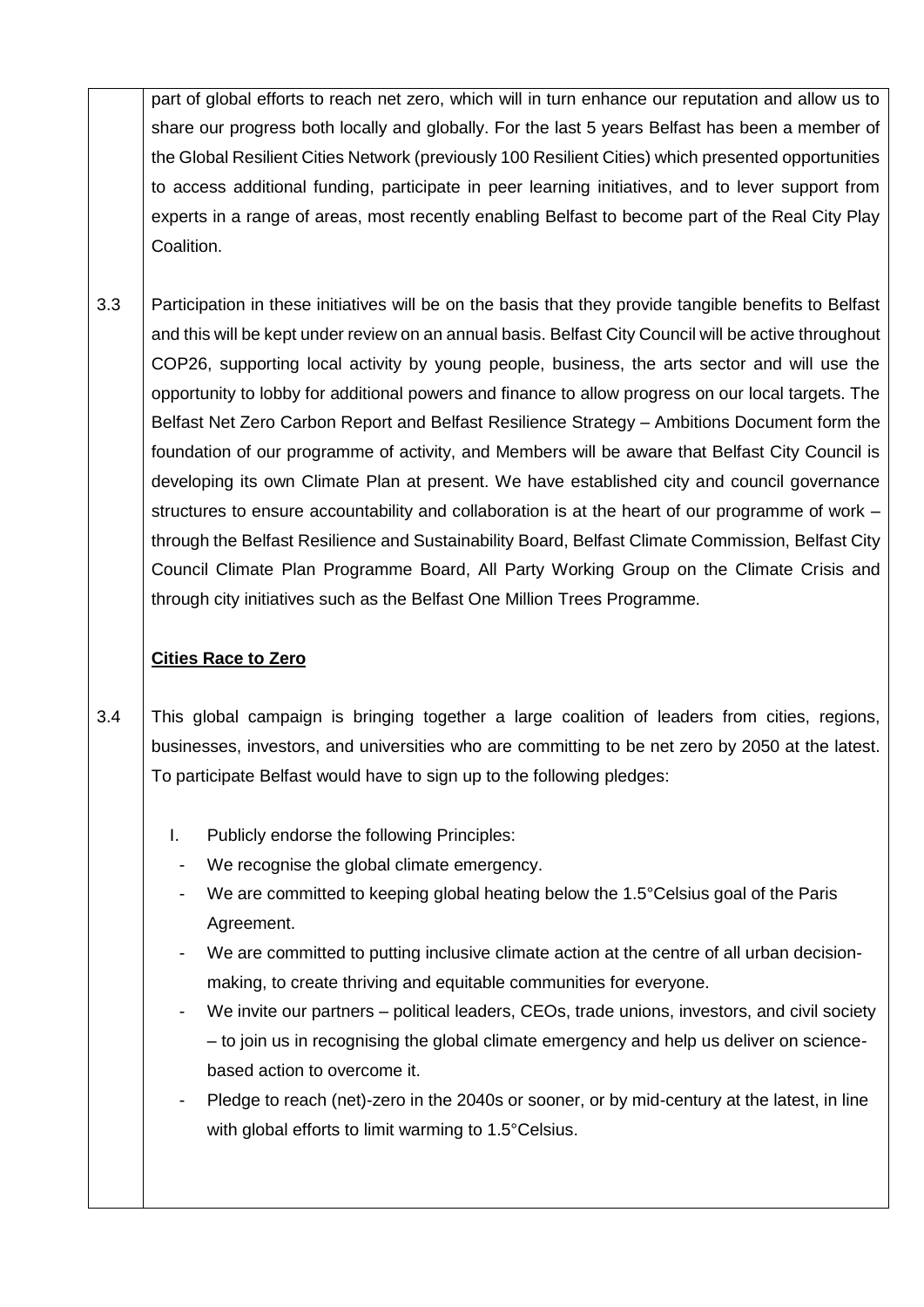- II. In advance of COP26, explain what steps will be taken toward achieving net zero, especially in the short- to medium-term. Set an interim target to achieve in the next decade, which reflects a fair share of the 50% global reduction in CO2 by 2030 identified in the IPCC Special Report on Global Warming of 1.5°Celsius.
- III. Immediately proceed to planning at least one inclusive and equitable climate action as listed on [www.citiesracetozero.org](http://www.citiesracetozero.org/) that will help to place your city on a resilient pathway consistent with the 1.5°Celsius objective of the Paris Agreement and begin implementation no later than 2022. Actions are listed in Appendix 1, with an asterix beside those that Belfast has already made progress against.
- IV. Report progress annually, beginning no later than 2022 to the usual or the recommended reporting platform. The cities 1.5°Celsius target and action commitment(s) should be shared through your regular channels of reporting. If the city has not reported before, the city will be contacted by partners for support.

[http://www.citiesracetozero.org/](https://protect-eu.mimecast.com/s/eqcqC3w9Zsmxo0ATgbAt0?domain=citiesracetozero.org/)

## **Race to Resilience**

3.5 The **Cities Race to Resilience** (CRTR) is a strand of the Race to Resilience campaign, focusing on supporting cities to pledge their commitment to building resilience in the face of climate change.

Should Belfast sign up to the campaign, the Mayor and/or City Council would have to commit to the following four pledges:

- I. Integrate climate change adaptation and resilience in all aspects of urban planning and undertake a community-wide climate risk and vulnerability assessment that also includes all vulnerable communities.
- II. Plan to use available knowledge and scientific evidence, including data and spatial analysis, for decision-making and action, and outline interim targets and milestones as part of a long-term commitment for citywide action.
- III. Immediately proceed to taking action by committing to at least one of the resilience actions as listed in appendix 1 by COP26. An asterix has been placed beside those which Belfast has already made progress against.
- IV. Report commitments by COP26 and progress annually thereafter, to an existing or recommended reporting platform.